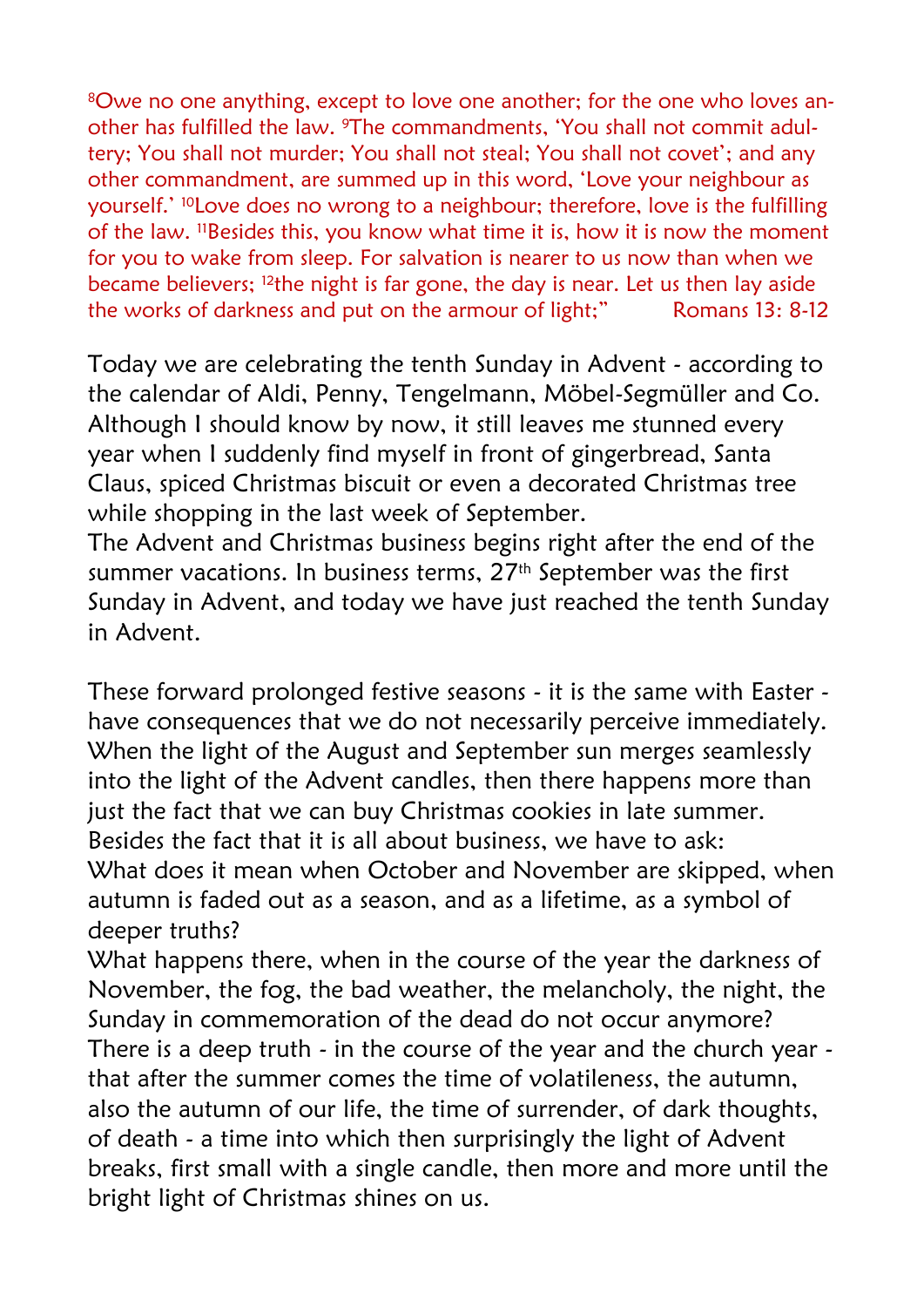And with it the message: Not into the summer with its light, but into the darkness of the world, into the transience of our life, into our thoughts and fears of death, the light of God comes, God himself comes.

" Those who lived in a land of deep darkness - on them light has shined" (Isaiah 9, 2)

When Advent begins in September, it becomes banal, empty and has nothing more to tell. Then it's all about money anyway. Next to the golden calf is the golden manger, the golden baby Jesus, and later the gilded Easter Bunny.

Behind it not only the coming of God disappears - behind it all those disappear, who need the coming of God more than anything else the November and Good Friday people, who live in darkness, full of grief and pain, who are totally desperate in their search for a perspective for their life, who die in the Congo and are shot in the West Banks, starve to death in North Korea and are tortured in China. The Advent season in September makes them invisible - all who are unimportant for the Christmas business or who might disturb it because they do not fit into the glittering artificial world.

The message that God comes into our world to give light and salvation, bread and a roof over their heads to these very people is also declared meaningless. Meaningless, that God has these very people in mind and puts those in the center of attention, who are nothing but needy, nothing but hungry for light and life, for something to eat and a warm blanket, for attention and medicine, for a word of consolation and encouragement on their deathbed.

Gingerbread and spiced Christmas biscuits on September 27th tell more than that it is all about business. It is a profound and fundamental attack on the roots of our faith.

## So what?

We need light in Advent. The light of our human mind that perceives and the light of the Word of God to reflect on our roots.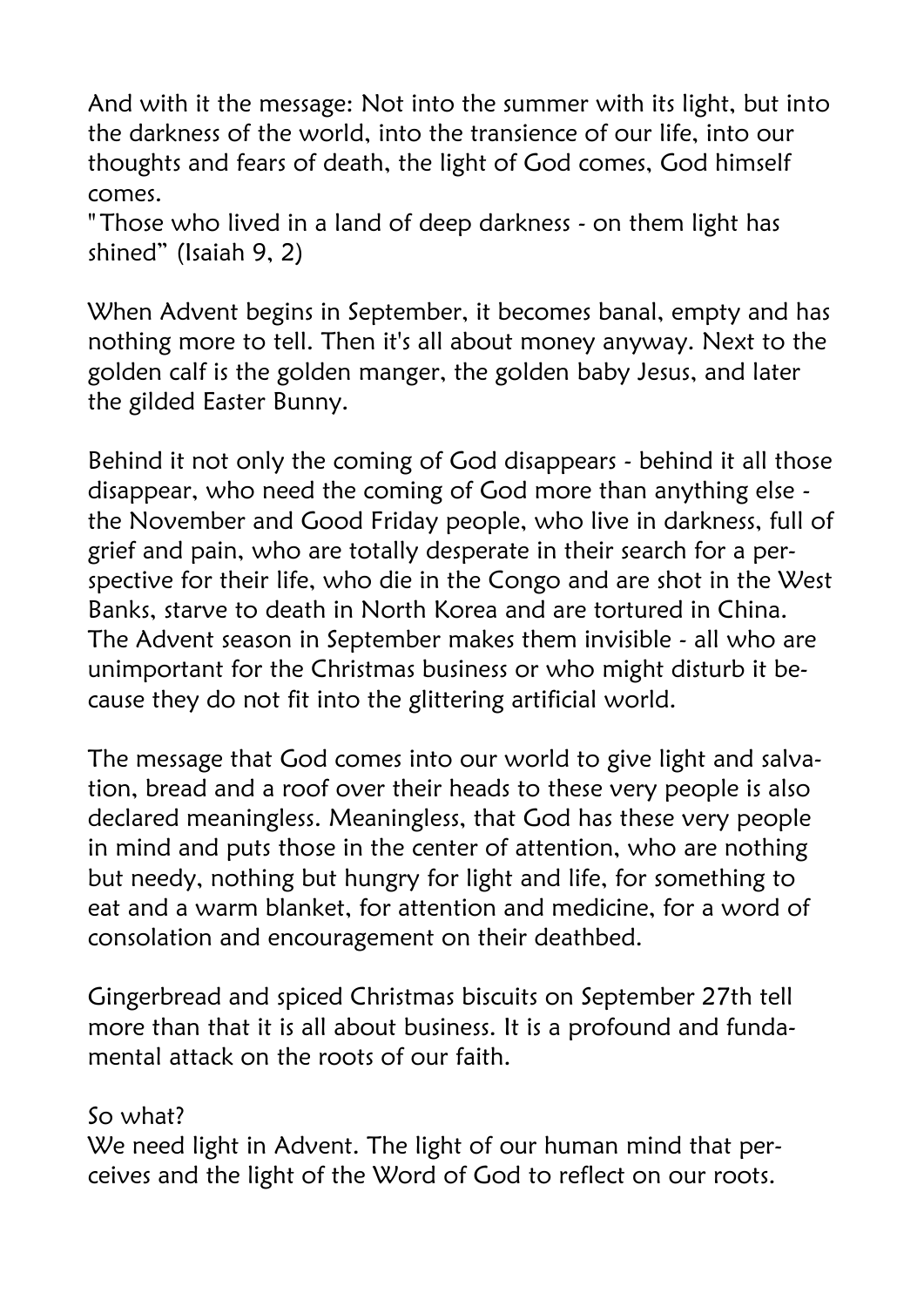Remember from Romans 13: "It is now the moment to wake from sleep. The night is far gone, the day is near."

No one is rushing us into an unconscious pre-Christmas stress, which then leaves us exhausted under the Christmas tree. Here we are tempted to get up because there is a tense anticipation in the air. Not a gray everyday life, a bright morning announces itself. Paul draws the curtain a little bit, so that our face is touched by the first rays of the sun as soon as it rises. It is time to wake up. It is time to rise. Something is coming towards you that needs all your vigilance! Rub the night from your eyes, Christians! For the night has far gone, the day is near!

Now this does not necessarily apply to our present attitude to life, that the night is fading away and a new morning is approaching. We are rather under the opposite impression that darkness on this earth is increasing: Worldwide political and religious conflicts. Growing social tensions. Love seems to cool down more and more. It looks dark. Because we still see so much darkness, we Christians, too, tend to pull the blanket over our heads.

Paul contradicts: You Christians, do not remain lying there tired of hope! Do not hide yourselves away like so many others in fear of the future.

Yes, it is still dark. But the day, God's day, is near. Since Easter morning the bad dream is over, the nightmare is over, that this earth has nothing good to expect anymore. Christ is coming to this world and with him comes light. Therefore wake up, go to meet him by spreading light yourselves!

Whoever gets out of bed in the morning hangs up his pyjamas and puts on his or her every day outfit. We, who are going to meet the coming Christ, should do the same - take off our nightdress. Take off the clothes that we still wear from the Sunday in commemoration of the dead - now it is Advent. Take off resignation and indifference. Discard all ruthlessness. Take off the grey cloak of indistinctness, because we do not want to be identified.